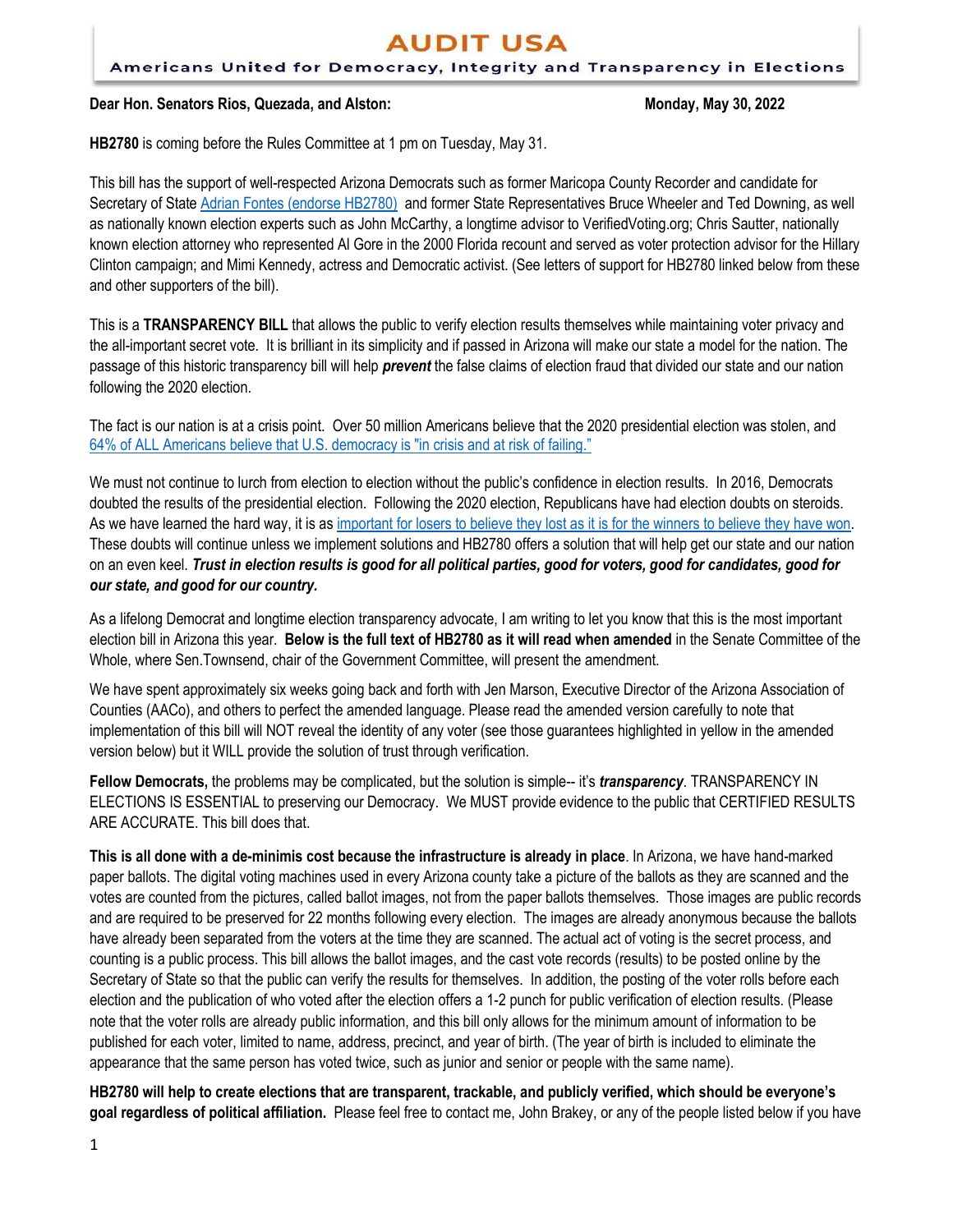questions about this bill. Ken Bennett and I, together or separately, will make ourselves available to meet with you. I will be at the Senate Lobby no later than 10 AM Tuesday. My cell phone number is (520) 339-2696.

**As it has been explained to me, the rules committee is made up of the leadership of the Senate Republicans and Democrats and will judge the bill on the rules and whether it's constitutional.** Sadly, from what I understand the bill will **NOT** be amended in this committee; however, we would hope you would consider and support the proposed amended version below, which will go to the Senate Committee of the Whole, where Sen. Townsend, chair of the Government Committee, will offer the amendment.

**Link to:** 

- Proposed amendment by Sen Kelly Townsend, Chair Government Committee: <https://bit.ly/3NMx1Mf>
- How the final version will read when amended: <https://bit.ly/3yE2QCF> (also below)
- **Video Ken Bennett explaining how HB2780 works**[: https://youtu.be/ZDadRnUbz94?t=436](https://youtu.be/ZDadRnUbz94?t=436)

## **Links from Experts and other distinguished Democrats supporting House Bill HB2780:**

1) Arizona Republic Oct 2016 Dr. Tom Ryan, a founding member, and past chair, retired Pima County, AZ Election Integrity Commission:<https://bit.ly/3vYpPqu> AZ Central article*.* **[Our Turn: An easy way to avoid a rigged election](https://www.azcentral.com/story/opinion/op-ed/2016/10/28/avoid-rigged-election/92090676/)**:" "*…There is a simple way to make our elections more transparent. How? By releasing anonymous digital images of the paper ballots. Many modern tabulation systems, including those used in most of Arizona's counties, create and count such images as part of routine ballot processing. Releasing these images would allow anyone to count the ballots, either by hand or using automated software."* <https://bit.ly/3vYpPqu>

2) Release 5.4.2022 Statement from **Adrian Fontes to Democrats Should Get Behind HB2780:** <https://bit.ly/3L7mOIG>

- 3) **Mimi Kennedy Letter to Senator Quezada** and all 14 Dem Senators 5.5.2022:<https://bit.ly/3w3Iql8>
- 4) **John McCarthy Letter to Sen Rios** on HB2780 and sent to all 14 AZ Dem Senators[: https://bit.ly/3PnSr4e](https://bit.ly/3PnSr4e)
- 5) **Florida Dem. Representative Joseph Geller, Letter to AZ Senate Democrats 5.9.22 with Bio**:<https://bit.ly/3srPEwW>

6) **Nationally known Election Attorney Chris Sautter, letter to Senator Rios** on HB2780 with Sautter Bio 5.07.22: <https://bit.ly/3PcEEgI>

7) **John Brakey Letter to AZ Senate Democrats with amendment to HB2780** May 5th 2022[: https://bit.ly/38dwPa1](https://bit.ly/38dwPa1)

8) **M**ickey Duniho Letter in Support of Arizona HB 2780 to Sen. Rebecca Rios and all Dem Senators 5.30.2022: <https://bit.ly/38x2fbx>

List of VIPs who support HB2780 and have known me for 18 years, and are willing to take phone calls and answer any questions you may have:

- 1) **Bruce Wheeler,** Tucson, Democrat, Former legislator, # 520 609 7800 [bwheeler48@gmail.com](mailto:bwheeler48@gmail.com)
- 2**) Ted Downing,** Tucson, Democrat, Former legislator, # 520 256 8766 [ted@teddowning.com](mailto:ted@teddowning.com)
- 3) **Bill Risner,** Well-known Tucson Attorney & Democrat. 520 622 749[4 bill@risnerandgraham.com](mailto:bill@risnerandgraham.com)

4) Ken Bennett and I (John Brakey) together or separately will make ourselves available to meet with you. Tuesday, I will be at the Senate Lobby no later than 10:30 AM. My cell phone number is (520) 339-2696

#### **What we are trying to do here is good for all in Arizona and a model for other states.**

Hope, Peace, and democracy,

John R Brakey, Director, AUDIT Elections USA [JohnBrakey@gmail.com](mailto:JohnBrakey@gmail.com) (520) 339-2696 [www.AUDITelectionsUSA.org](http://www.auditelectionsusa.org/) 

#### **Hyperlink to important documents:**

· Arizona State [Democratic Party Resolution from 2010,](https://drive.google.com/file/d/0B2TKmkSNAkCfNThmOTc5NGQtYWZmZi00ZDMyLWE2MmUtYTI2MDY3OTExYTEx/view?usp=sharing&resourcekey=0-4f-u-6ZLRsq0gPFaouW_Rw) which proposes basically what these 2 bills say today. By Bill Risner, John Brakey, others and ratified by the party in 2010, and is now a plank in our party's platform. <https://bit.ly/34ydGh3>

· A [press release from our case in Florida](https://drive.google.com/file/d/1ktwmDe5DO1pyKN-lhjD11uNCRGNq1haf/view?usp=sharing). Working to prevent the destruction of public records that could prove if elections are real. AUDIT's plaintiff is the Florida State Democratic Party and five legislators, all Democrats: <https://bit.ly/32PzBPT>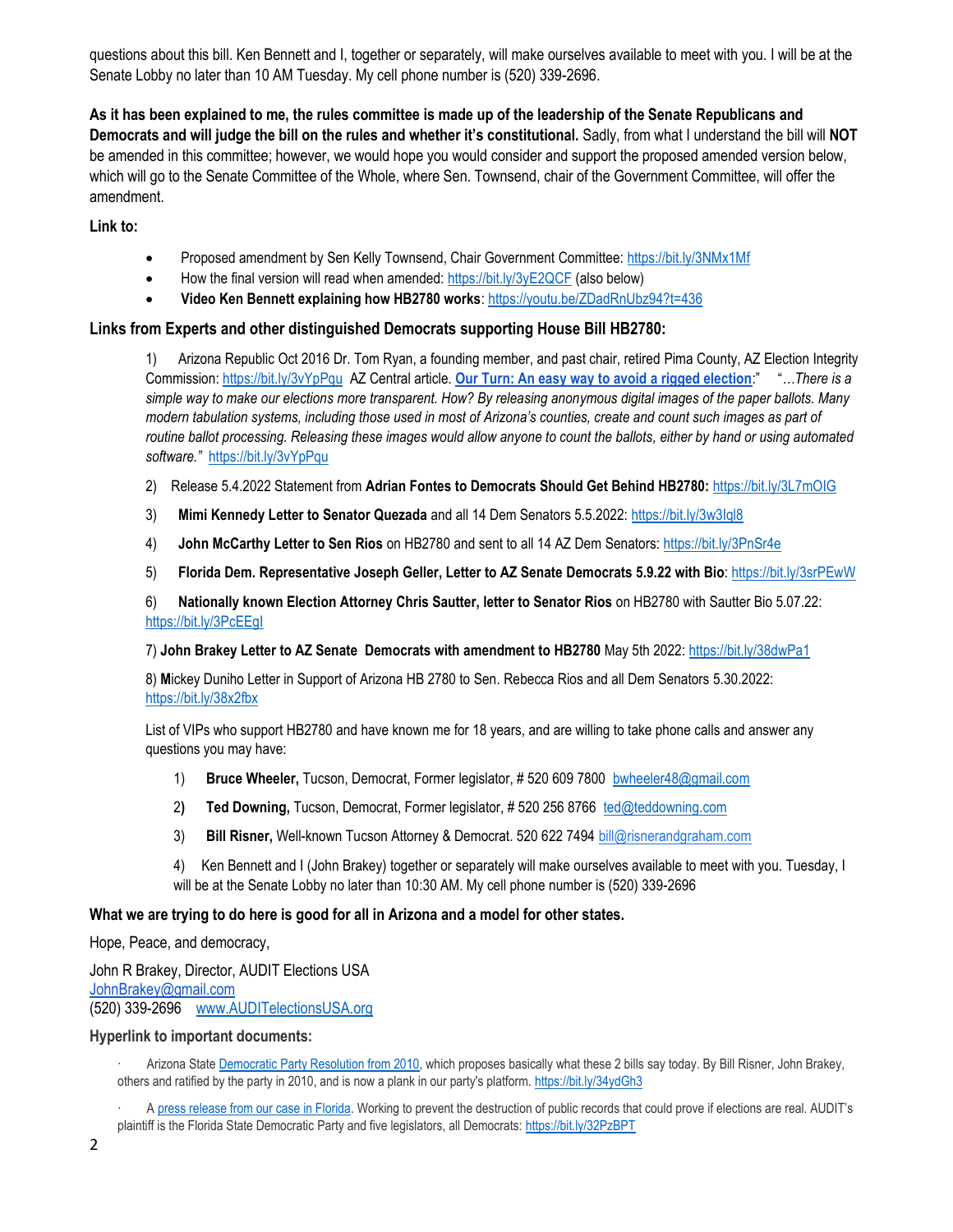[Paper that Ken Bennett and John Brakey submitted](https://drive.google.com/file/d/1BIJZBRdIIjt_F48KdV-Y1aivYQxq-W7p/view?usp=sharing) to AZ Senate Republican Caucus on 12/22/21: <https://bit.ly/3u6hCA6>

· This is [from NPR on January 3, 2022.](https://www.npr.org/2022/01/03/1069764164/american-democracy-poll-jan-6) *Over 50 million Americans believe that the 2020 presidential election was stolen, and 64% of ALL* 

*Americans believe that U.S. democracy is "in crisis and at risk of failing." <https://n.pr/3K4RcDz>*

**This is how the final version of the bill will read after it is amended in the Arizona Senate committee of the whole.**

**House Engrossed**

**voter lists; images; voting records**

**State of Arizona House of Representatives Fifty-fifth Legislature Second Regular Session 2022**

---------------------

## **HOUSE BILL 2780**

## **AN ACT**

# **AMENDING TITLE 16, CHAPTER 4, ARTICLE 1, ARIZONA REVISED STATUTES, BY ADDING SECTION 16-407.04; RELATING TO THE CONDUCT OF ELECTIONS.**

**Be it enacted by the Legislature of the State of Arizona:**

**Section 1. Title 16, chapter 4, article 1, Arizona Revised Statutes, is amended by adding section 16-407.04, to read:**

# **16-407.04. Voter lists; ballot images; cast vote record; ballot storage; violations; classifications; definition**

# **A. NOTWITHSTANDING ANY OTHER LAW:**

**1. THE COUNTY RECORDER SHALL PUBLISH NOT LATER THAN TEN DAYS BEFORE THE PRIMARY AND GENERAL ELECTION A LIST OF ALL VOTERS WHO ARE REGISTERED TO VOTE IN THE ELECTION, AND SHALL ONLY LIST THE NUMBER OF VOTERS BY PRECINCT WHOSE NAMES AND ADDRESSES ARE PROTECTED PURSUANT TO SECTIONS 11- 483 AND 11-484 OR WHO ARE ENROLLED IN THE ADDRESS CONFIDENTIALITY PROGRAM ESTABLISHED PURSUANT TO SECTION 41-162. THE LIST SHALL BE LIMITED TO THE VOTERS' NAMES, YEARS OF BIRTH, STREET ADDRESSES AND PRECINCT NUMBERS AND SHALL INCLUDE PERSONS WHO ARE ON THE INACTIVE VOTER LIST. THE COUNTY RECORDER SHALL POST THIS INFORMATION ON THE COUNTY RECORDER'S WEBSITE AND SHALL NOT PUBLISH A VOTER'S PERSONAL IDENTIFYING INFORMATION.**

**2. AFTER THE PRIMARY AND GENERAL ELECTION AND NOT LATER THAN FORTY-EIGHT HOURS AFTER THE DELIVERY OF THE OFFICIAL COUNTY CANVASS, THE COUNTY RECORDER OR OTHER COUNTY OFFICER IN CHARGE OF ELECTIONS SHALL SUBMIT TO THE SECRETARY OF STATE WHO SHALL IMMEDIATELY PUBLISH ONLINE IN A CONVENIENT DOWNLOADABLE FORMAT ALL OF THE FOLLOWING:**

**(a) A LIST OF ALL PERSONS WHO VOTED IN THE ELECTION, LIMITED TO THEIR NAMES, YEARS OF BIRTH, STREET ADDRESSES AND PRECINCT NUMBERS, AND THEIR METHOD OF VOTING. THE COUNTY RECORDER OR OTHER COUNTY OFFICER IN CHARGE OF ELECTIONS SHALL NOT SUBMIT PERSONAL IDENTIFYING INFORMATION AND SHALL ONLY LIST THE NUMBER OF VOTERS BY PRECINCT WHOSE NAMES AND ADDRESSES ARE PROTECTED OR CONFIDENTIAL PURSUANT TO SECTION 11-483, 11-484 OR 41-162 TO THE SECRETARY OF STATE.**

**(b) ALL BALLOT IMAGES.**

**(c) THE CAST VOTE RECORDS IN A SORTABLE FORMAT.**

**3. THE COUNTY RECORDER OR OTHER COUNTY OFFICER IN CHARGE OF ELECTIONS SHALL PROVIDE FOR AN IDENTIFYING INDICATOR TO BE LINKED TO BALLOTS OR BALLOT IMAGES, OR BOTH, THAT WHEN COMBINED WITH ACCESS TO THE CAST VOTE RECORD ALLOWS A PERSON A REASONABLE BASIS TO INDEPENDENTLY CONFIRM TABULATION RESULTS. AN IDENTIFYING INDICATOR SHALL NOT BE LINKED TO A VOTER.**